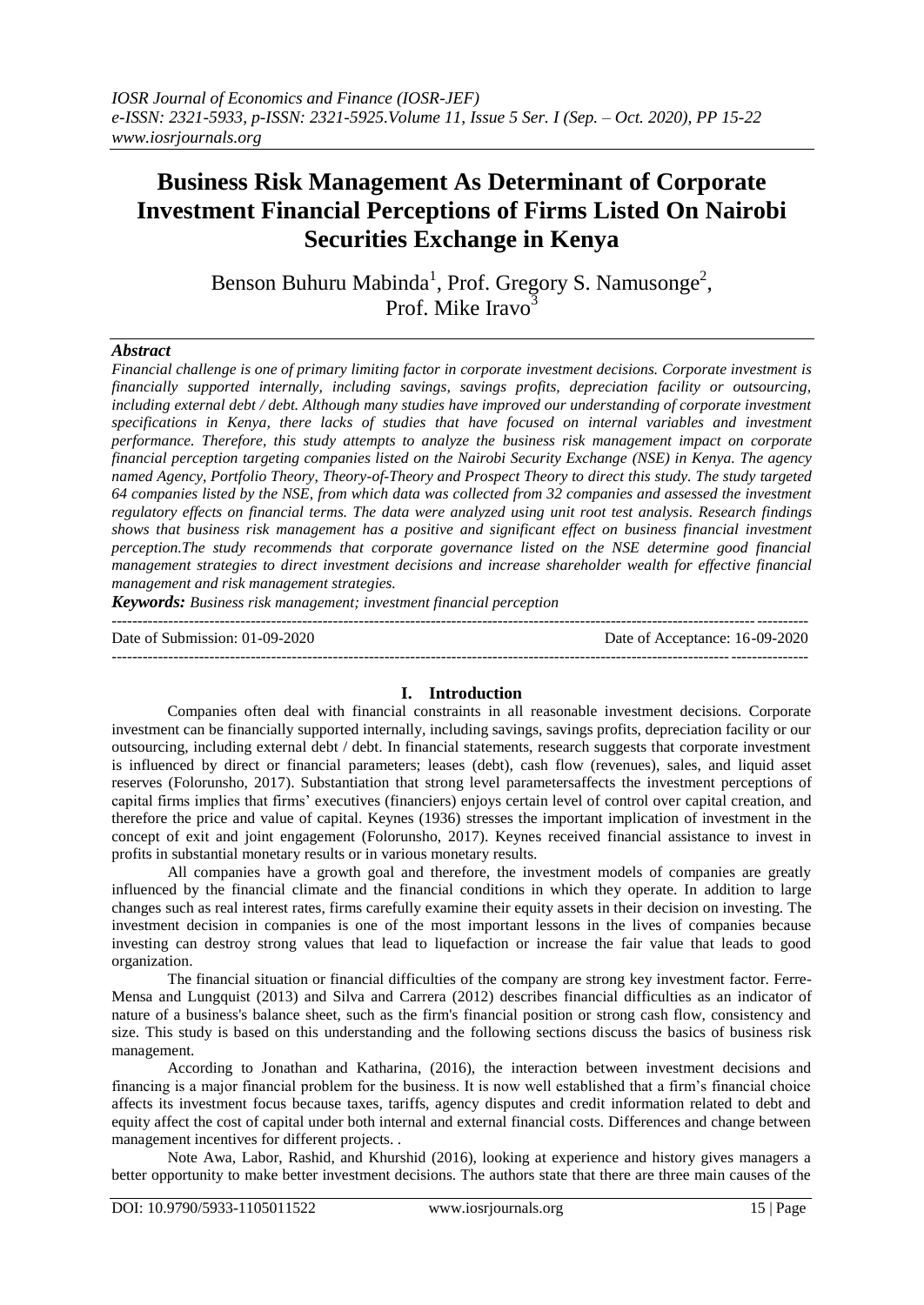risk; risk is caused by uncontrolled factors that cannot be measured correctly, and risk is caused by the cost of information. Some organizations may not have the capacity or fail to use the information available to decision makers (Ava, et al., 2016).

In Mauritius, Mohan (2008) focused on the effect of financial sustainability on firm's investment decisions and the impact of financial assistance on investment rates using firm-level data. The researcher found a that financial debt had negative associationwith low growth investment; the financial results revealed a negative relationship between the two categories of high resilience.

In Kenya, companies have identified corporate profits as a major source of capital. However, the credit usage of companies listed on the Kenya NSE has shown different results. While some companies use borrowing funds to boost growth and profits, some companies get into financial trouble by making poor financial decisions. Some of the latter category are excluded from the NSE and are subject to adoption as a result (Maina and Ismail, 2014).

The Nairobi Securities Exchange came into existence in 1954 while trading for a cup of tea at the New Stanley Hotel. The NSEwas formed as a voluntary shareholders' association under the Associations Act in 1954 and 1991; The Nairobi Securities Exchange is a limited liability company and has been funded under Kenyan law. Subsequent market developments saw an increase in the number of retailers, the introduction of investment banks, the establishment of banking institutions and credit rating agencies, and the number of listed companies over time. Secure Trades includes shares, shares and preferred shares (Republic of Kenya, 2012).

## **Problem statement**

Investment decision making is an important part of strategic decision making for all businesses. During decision-making process, companies are guided by their own ideas in investing individually. The success of new projects has had a significant impact on the growth of the business, for example, the Safaricom Grape Project, which has grown to full capacity at Ksh. 23.9 billion in 2016 (Kamau and Kagiri, 2015).

Listed companies allow shareholders to participate in the ownership of these shares, which maximizes their profits. By repaying the capital invested, the listed companies pay dividends regularly. It is through this relationship that the growth target in the stock market emerged (Azidade, Amuda&Olurin, 2019). Joint investment decisions guide the goal of increasing the assets of a company listed on the NSE. Although many studies have improved, our understanding of corporate investment specifications in Kenya, there lacks of studies that have focused on internal variables and investment performance. Therefore, this study analyzed the business risk management impact on corporate financial perception targeting companies listed on the Nairobi Security Exchange in Kenya.

# **General Objective**

The general objective of this study is to analyze effect of Business risk management as determinants of corporate investment financial perception on firms listed at the Nairobi Securities Exchange in Kenya.

# **Hypothesis**

Ho2: Business risk management does not significantly affect corporate investment financial perceptions of firms listed at the Nairobi Securities Exchange in Kenya.

# **II. Literature review**

There are risks associated with the chosen business plan, including business risk, business cycle, investment decision cycle and technological change (Hull, 2014). According to Gigarenger (2015), which risks saving the decision-making process, there should be changes in risk levels in investment decisions made. Therefore, this study uses this distinction in the analysis of investment ideas. All businesses face the same 5 risks: Growth risk (can it create an actual product / service concept?). Product risk (is it possible to produce the right amount if the product is not developed?), Marketing risk (if it can be produced, can it be sold successfully?), Financial risk (investors receive cash) and development risk? (If a company can achieve operating profits at another level, the profit that the company can sustain as it grows and develops) (Black, Sandner& Spiegel, 2015). Current work assesses the following: growth, economic, development risk and market risk.

Chepkoech(2017) examines the implications of investment decisions for pension schemes in Kenya. The study sought to determine the trade-off between investment risk and investment plan returns for pension programs in Kenya. The study notes that investment decisions in pension programs are based on the regression of business losses and key economic factors. Based on the results, it is clear that investment decisions for pension schemes in Kenya affect risk exposure. A successful investment in pension programs is expected to recoup current losses. In this case, it is clear that fund managers measure risk to ensure maximum returns. With regard to the impact of major economic factors on investment decisions in pension schemes in Kenya, it is clear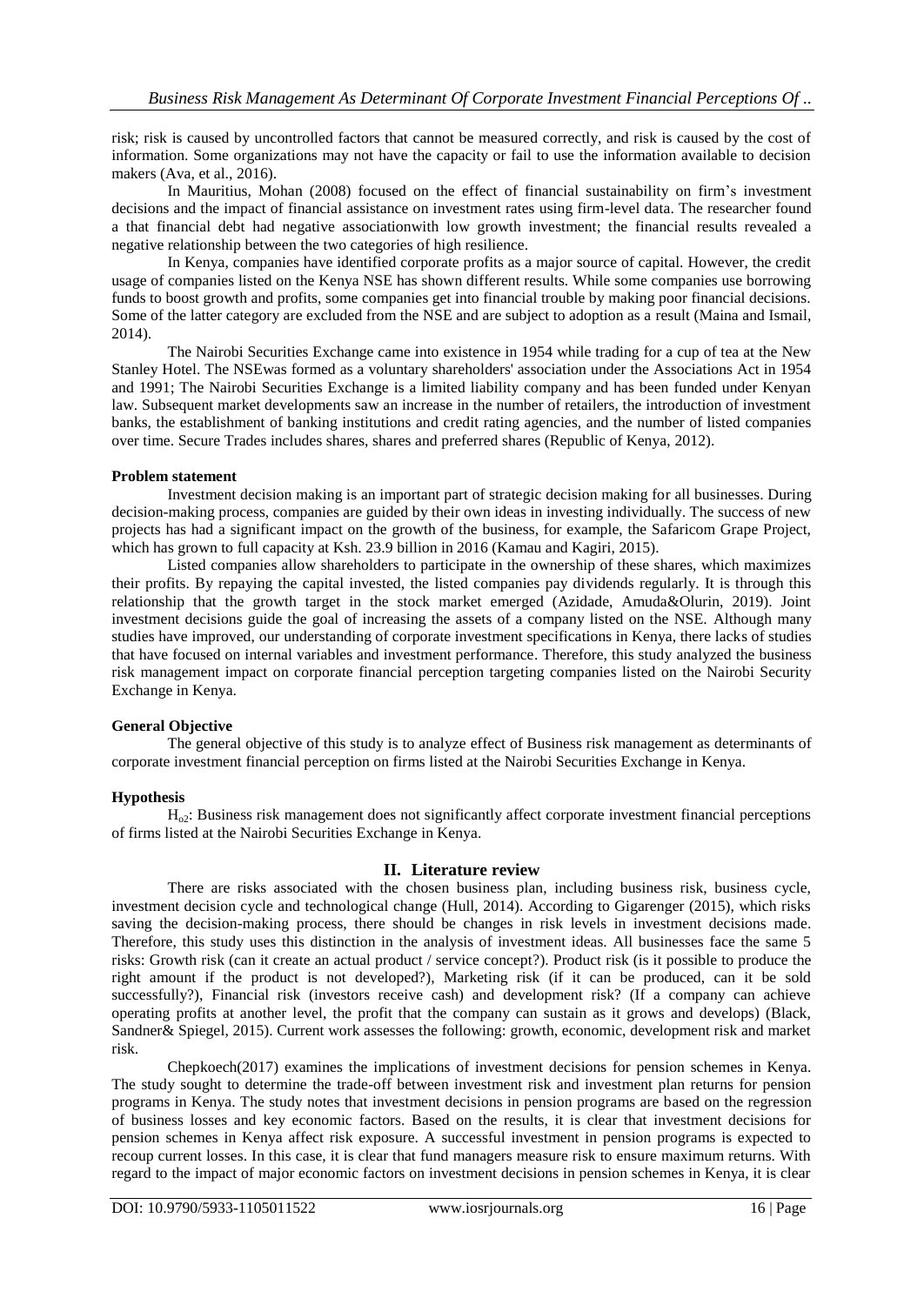that pension plans are influenced by interest rates, financial market performance, national economic growth rates and other economic factors before making investment decisions (Ndung Yu, 2019).

Muiruri (2014), on the results of a systematic risk assessment on equity shares on the Nairobi Securities Exchange (NSE), stated that investors are aware of the risks associated with different investment options and are concerned with returns. The study found that there is a relationship between systematic market risk and return, which informs those who want to invest to make a decision. The study also examined 12 sectors of the NSE and found that the agro-industry is at the forefront of market volatility and has the lowest risk to the financial and investment industry. Such market analysis informs investors about the risks associated with each sector of the NSE, so they determine their risk profile.

Restrepo, Correia and Población(2012) analyzed the impact of political risk on investment decisions. This paper analyzes the various definitions, discourses of political risk, and provides a broad and comprehensive explanation of its origins and consequences. Regarding the effects of political risk on corporate financial visibility, this paper illustrates the various ways in which various political risk statements positively and negatively affect investment opportunities for investors and the importance of investment decisions. Finally, it proposes a variety of research to address some of the weaknesses identified in the available literature.

Neamtiu, Shroff, White and Williams (2014) suggest that reduced options are more likely to stabilize and that current factors such as stock market performance may be due to changes in risk perceptions. They found that the impact on simultaneous investment options affects risk perception. The risk-off-seeing approach can be continuous and what changes perceptions of risk. From the point of view of providing financial advice, by correcting misconceptions about investment risk, financial advisors can have a positive impact on the financial outlook on investment. The financial advisor may decide that the client's risk awareness can be reduced by providing additional investment information.

Mohammed (2015), The Impact of Risk on the Business of Financial Structure: The Case of Jordan in America. The researcher researched how industrial companies determined their open structure in relation to risk. The study concludes with managerial behavior related to business risk, profit, solid volume, and sales growth. Design/Policy/Policy: Industrial data for Jordan for the period 2009–2011 for this study. Linear regression models are used for data analysis. The results of the research indicate that corporate executives are at risk, with strong market growth and strong volume tied to monetary policy decisions. Profit is negatively related to a company's monetary policy.

Salomon (2014) explores the link between terrorism and foreign direct investment in Kenya. Secondary data on terrorist attacks and FDI from 2010 to 2012 were used for this study. Several iterative models are used to test the relationship between subject variability. Using this model, the study found that FDI in Kenya adversely affects terrorism. Terrorist activities in Kenya have been found to adversely affect FDI. Terrorist activities reduce the confidence of foreign investors, which in turn reduces FDI. The null hypothesis that there is no link between terrorism and FDI is thus, rejected.

Kiriro(2013) researched the relationship between risk and investment growth in companies listed on the Nairobi Securities Exchange. The survey targeted all listed companies from 2008 to 2012. Hence it is a double kill, which includes all the details of the stock performance in the competition. Data were recorded under various analytical tools to establish any trends to predict future market performance. Acceptability has been shown to have a relative relationship between risk and institutional investment growth. The researcher recommended further consultation between management and shareholders to measure asset development and expected returns on investors. It is intended to minimize any potential conflicts and provide an appropriate work environment.

Farayibi(2015) saw risk impact on investment decisions in Nigeria. The study objective was attained by use of primary obtained from several investment firms in Lagos, Nigeria. The data collected from the respondents were analyzed using chi-square. The results of the study showed that in order for Nigerian companies to be competitive in business, they should always consider any investment opportunity before investing. In other words, he suggested that companies should use the best practices in their investment activities to accelerate with the global economic power.

Research on the volatility of uncertainty by Bloom (2014) found that the provision of risk data affects an individual's confidence and perception of risk, but the relationship between this and ultimately behavioral change is not strong. The risk factor for any investment decision makes many investors uncertain about their decision, choice and return. The study found that providing this information is unique and there is little evidence that it is helpful or harmful to the illiterate. The study found that disclosure of risk information significantly increases tradeoffs. Although risk profiles are very tempting to consumers, they are clear or straightforward as required by an independent provider.

Mburu, Ngugi and Ogollah (2015) investigated the impact of risk management strategy on boat management in Canara construction companies. The study conducted a detailed regional phase study conducted for 153 manufacturing companies in Kenya. Based on the results, companies can conclude that cost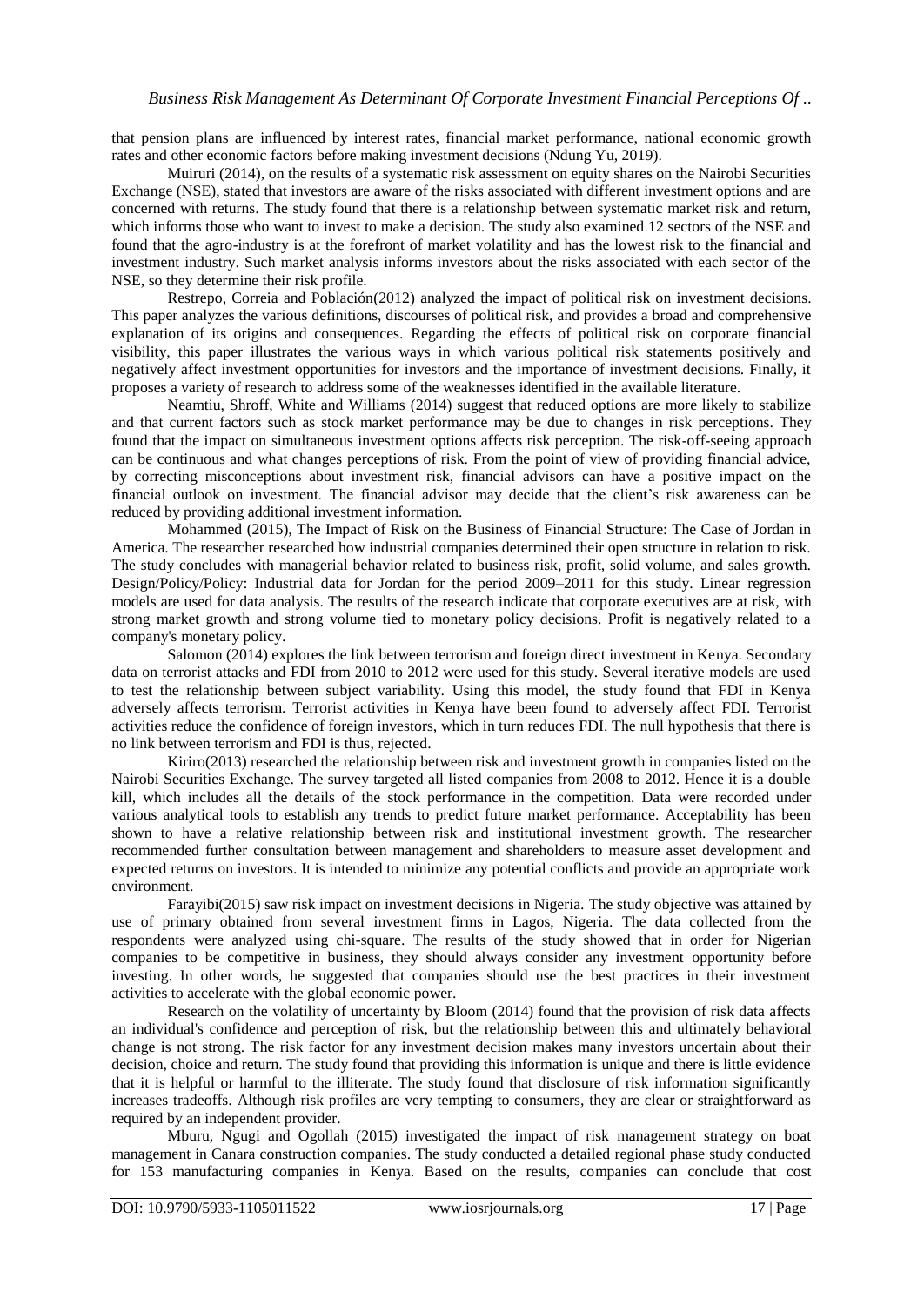management has significant cost reductions in line with the performance of contracts made for net purposes, reporting annual target savings and monthly savings, as well as competition, retail purchases and cost to customers and delivery to multiple companies. Enhance relationships through service delivery systems.

#### **III. Methodology**

This study assumed the notion of objectivism, in which social entities are described by the real circumstances of communal players in relation to their existence (Saunders, Louis, &Thornehill, 2007). The study used descriptive design and a mixed method design, which considered concurrent transformative design. The study targeted 64 companies listed by NSE as at 2017. All the 64 firms listed at the NSE formed the sampling frame for this study. The target population for this study was 64 firms listed at the NSE between 2013 and year 2017. Simple random sampling was applied in selecting 32 companies from whose panel data was studied and analyzed. This eliminated any biasness as the selected group contained elements representative of the characteristics found in the entire group. Researcher administered questionnaires to the sampled of the companies targeting management staff from the Operations, Finance and Accounts departments. The study used both primary and secondary data. Primary data was collected using a questionnaire while panel data helped in acquiring secondary data. The questionnaire was tested for criterion related validity, content validity and construct validity and reliability using Cronbach Alpha

A fixed simple linear regression model was used to link the independent variables to the dependent variable as follows:

INVit = β0 + β1CFit + εit Where:

INVit = Investment financial perceptions at time *t*

BRit = Business risk at time t

 $B_0$ = constant

 $β<sub>1</sub> = are coefficients to be estimated$ 

e= stochastic term at time t

#### **IV. Results**

The mean for investment financial perception variable was 0.724490. The maximum of investment financial perception variable level stood at 1.000000 and the minimum was 1.000000, while the standard deviation was recorded at 0.447533 as shown by Table 1. The interpretation was that overconfidence variable data had a normal distribution.The mean for business risk management was 49.08918. The maximum of business risk management stood at 467.0800 and the minimum was -1.700000 while the standard deviation was recorded at 79.37942 as shown in Table 1. The interpretation was that the variable data had a normal distribution. This indicated the stability of the variable and that the classical assumptions were supported.

|  |  | <b>Table 1: Results of Descriptive statistics</b> |
|--|--|---------------------------------------------------|
|--|--|---------------------------------------------------|

|                 | <b>IFP</b>  | BR          |
|-----------------|-------------|-------------|
| Mean            | 0.724490    | 49.08918    |
| Median          | 1.000000    | 15.92000    |
| Maximum         | 1.000000    | 467.0800    |
| Minimum         | 0.000000    | $-1.700000$ |
| Std. Dev.       | 0.447533    | 79.37942    |
| <b>Skewness</b> | $-1.004943$ | 2.673467    |
| Kurtosis        | 2.009911    | 10.66708    |
| Jarque-Bera     | 61.49403    | 1070.329    |
| Probability     | 0.000000    | 0.000000    |
| Sum             | 213,0000    | 14432.22    |
| Sum Sq. Dev.    | 58.68367    | 1846220.    |
| Observations    | 294         | 294         |

#### **Analysis of Normal Distribution**

The variables were subjected to normality to check whether the data provided was normally distributed or not. The rule is that if the p-value is greater than 0.05,  $H_0$  is not rejected and  $H_1$  is rejected if the p-value was less than 0.05,  $H_0$  was rejected and  $H_1$  was accepted. The findings of the standardized moments of skewness and kurtosis were employed. This was further augmented by the Jarque–Beratest which was a derivative of skewness and kurtosis estimates. From Table 1, the skewness value of -1.004943 was computed for the dependent variable. The skewness value for business risk management was -2.673467.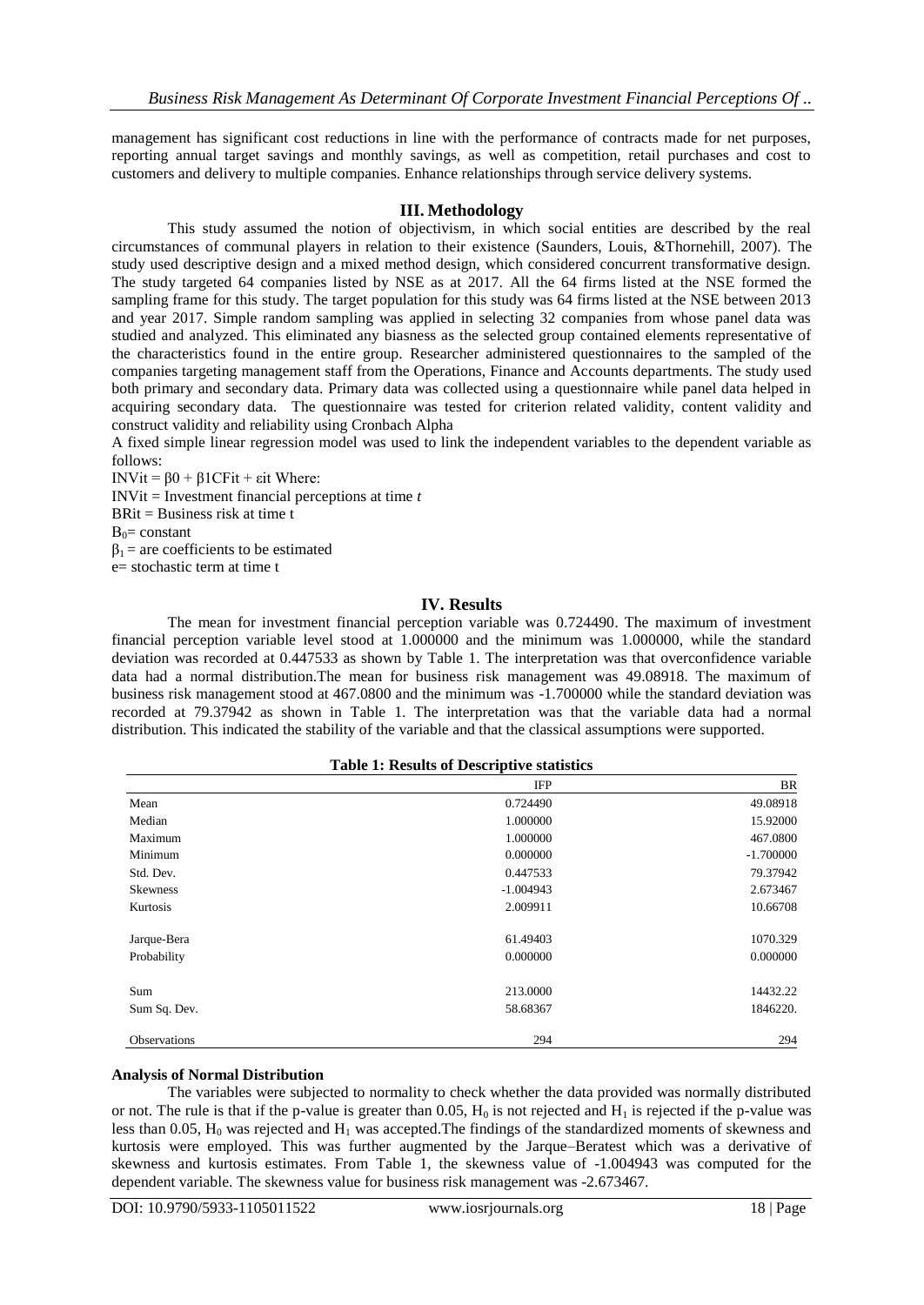The recorded figures for kurtosis from investment financial perceptions and business risk management were 10.66708 and 144.3787 respectively. In conclusion, the probability values obtained from the Jarque-Bera test statistic results of 0.000000 suggested that all the variables passed the normality test at 0.05 level of significance. In view of this, the research rejected the null hypothesis that the data for this analysis was not normally distributed.

### **Unit Root Test**

Financial institutions and organizations, as well as investors and some analysts, past financial forecasts, stock market analysis or personal data studies use unit root test to fit time series data. The use of non-constant time series data in financial models reveals unreliable and corrupt results and leads to misunderstandings and forecasts. The solution to the problem is to change the timeline data to keep it consistent. Panel Unit Route Analysis used unit cross analysis results for all cross sections simply: independent business risk management and reliable flexibility, corporate investment focus.

### **Unit Root Test for Business risk management**

Results for Business risk management were found to be stationary in the test with a p-value of 0.0000 that is less than 0.05. The null hypothesis (H0, Business risk management has a unit root) was rejected and alternative hypothesis (H1, Business risk management has no unit root) accepted. The test of stationarity was important because it helped to identify the order of integration of a variable and avoid spurious regression.

#### **Table 2: Unit Root Test for Business risk management**

Null Hypothesis: VAR0000201 has a unit root

Exogenous: Constant, Linear Trend

DF-GLS Test Equation on GLS Detrended Residuals

Dependent Variable: D(GLSRESID)

Method: Least Squares

Date: 05/18/19 Time: 11:39

Sample (adjusted): 2 294

Included observations: 293 after adjustments

| Variable                  | Coefficient | Std. Error            | t-Statistic | Prob.       |
|---------------------------|-------------|-----------------------|-------------|-------------|
| $GLSRESID(-1)$            | $-0.219821$ | 0.036651              | $-5.997650$ | 0.0000      |
| R-squared                 | 0.109676    | Mean dependent var    |             | $-0.116350$ |
| <b>Adjusted R-squared</b> | 0.109676    | S.D. dependent var    |             | 55.77711    |
| S.E. of regression        | 52.62960    | Akaike info criterion |             | 10.76784    |
| Sum squared resid         | 808803.5    | Schwarz criterion     |             | 10.78040    |
| Log likelihood            | -1576.489   | Hannan-Quinn criter.  |             | 10.77287    |
| Durbin-Watson stat        | 2.017107    |                       |             |             |
|                           |             |                       |             |             |

#### **Unit Root Test for corporate investment financial perceptions**

Results for corporate investment financial perceptions were found to be stationary in the test with a pvalue of 0.0003 that is less than 0.05. The null hypothesis (H0, corporate investment financial perceptions has a unit root) was rejected and alternative hypothesis (H1, corporate investment financial perceptions has no unit root) accepted. The test of stationarity was important because it helped to identify the order of integration of a variable and avoid spurious regression.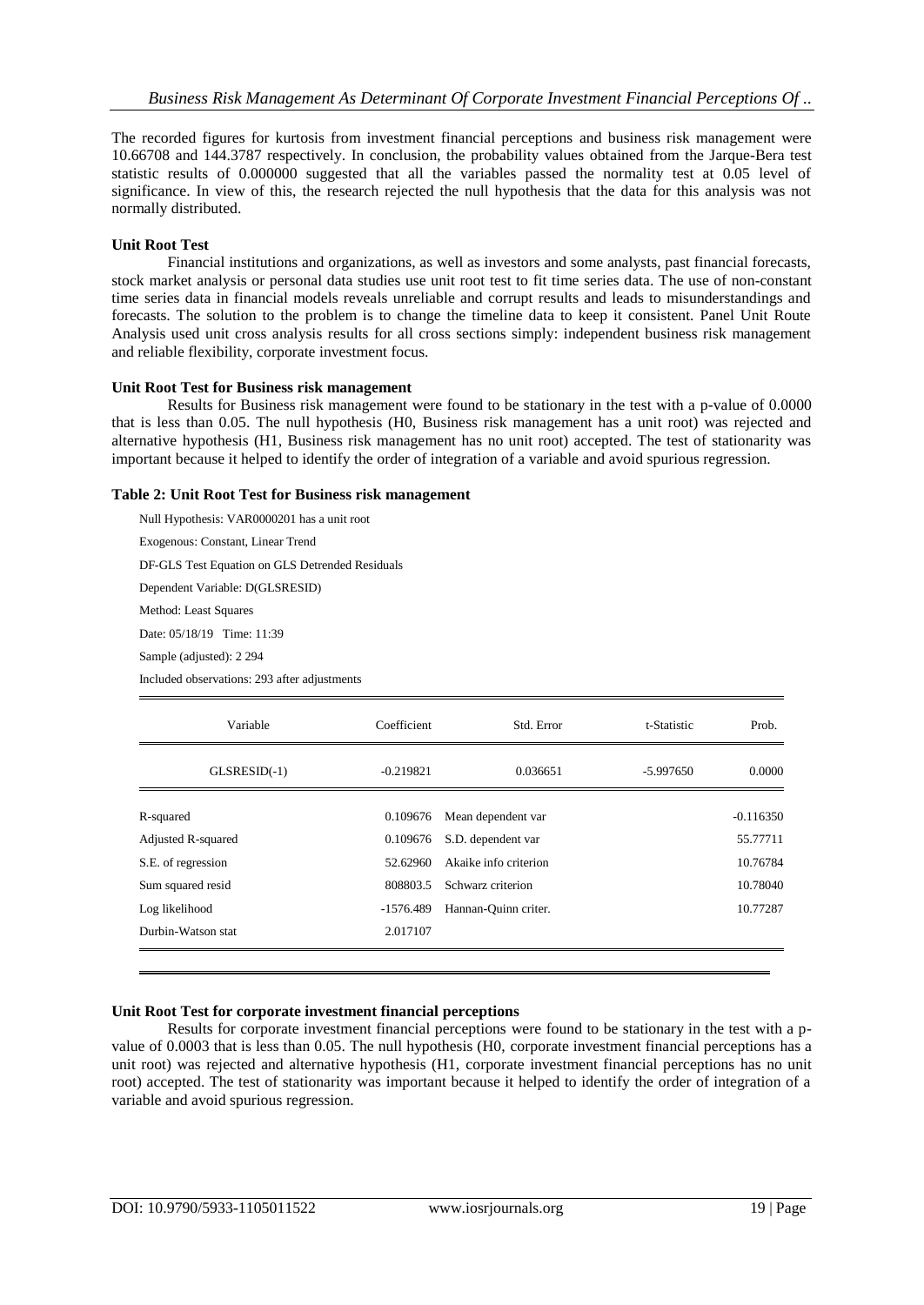**Table 3: Unit Root Test for corporate investment financial perceptions**

Null Hypothesis: Group variables has a unit root Exogenous: Constant

DF-GLS Test Equation on GLS Detrended Residuals Dependent Variable: D(GLSRESID) Method: Least Squares Date: 05/18/19 Time: 11:46 Sample (adjusted): 6 294 Included observations: 289 after adjustments

| Variable                  | Coefficient | Std. Error            | t-Statistic | Prob.    |
|---------------------------|-------------|-----------------------|-------------|----------|
| $GLSRESID(-1)$            | $-0.266008$ | 0.071741              | $-3.707866$ | 0.0003   |
| $D(GLSRESID(-1))$         | $-0.512835$ | 0.077837              | $-6.588545$ | 0.0000   |
| $D(GLSRESID(-2))$         | $-0.333599$ | 0.077580              | $-4.300090$ | 0.0000   |
| $D(GLSRESID(-3))$         | $-0.261514$ | 0.071835              | $-3.640496$ | 0.0003   |
| $D(GLSRESID(-4))$         | $-0.260464$ | 0.057322              | $-4.543844$ | 0.0000   |
| R-squared                 | 0.417001    | Mean dependent var    |             | 0.003460 |
| <b>Adjusted R-squared</b> | 0.408790    | S.D. dependent var    |             | 0.562103 |
| S.E. of regression        | 0.432202    | Akaike info criterion |             | 1.177304 |
| Sum squared resid         | 53.05086    | Schwarz criterion     |             | 1.240737 |
| Log likelihood            | $-165.1204$ | Hannan-Quinn criter.  |             | 1.202721 |
| Durbin-Watson stat        | 2.023858    |                       |             |          |

#### **Panel estimation**

Under the random effect model, the unobservable time effect was assumeduncorrelated with the explanatory variables and that the component had time element. In using the random effect, the estimator was the EGLS (Efficient Generalized Least Square). The EGLS was assumed to be a consistent estimator under random effect than OLS. The results in Table 4.10 indicates that the overall model is a goodness of fit statistics since the value of F-statistic was found to be 4.689528 and the p-value was found to be 0.000 which was less than the critical value of 0.05. The value of the adjusted R square was 0.060951. This value clearly suggested that after adjusting for the degrees of freedom, there was significant effect on corporate investment financial perceptions.

The table 4.10 shows that business risk management with p-value of 0.000 is the most influential variable in the study. From the above regression model it was revealed that business risk management of a company to a constant zero, investment financial perception of firms listed at NSE in Kenya would stand at 0.658. A single unit increase in business risk management would lead to an improvement in investment financial perceptions by a 0.125 factor.

The regression model predicted the outcome variables well as per results of Table 4.10. The regression model was found significant where P is 0.001 which is less than 0.05 hence an indication that in general, the model applied is significantly good enough in predicting the outcome dependent variable (Investment financial perceptions) using business risk management.

#### **Table 4: Panel estimation Results**

| Dependent Variable: ID     |  |  |  |  |  |
|----------------------------|--|--|--|--|--|
| Method: Least Squares      |  |  |  |  |  |
| Date: 05/18/19 Time: 11:59 |  |  |  |  |  |
| Sample: 1 294              |  |  |  |  |  |
| Included observations: 294 |  |  |  |  |  |

| Variable  | Coefficient | Std. Error | t-Statistic | Prob.  |
|-----------|-------------|------------|-------------|--------|
| <b>BR</b> | 0.125003    | 0.000322   | 3.891351    | 0.0001 |
| C         | 0.658161    | 0.031648   | 20.79616    | 0.0000 |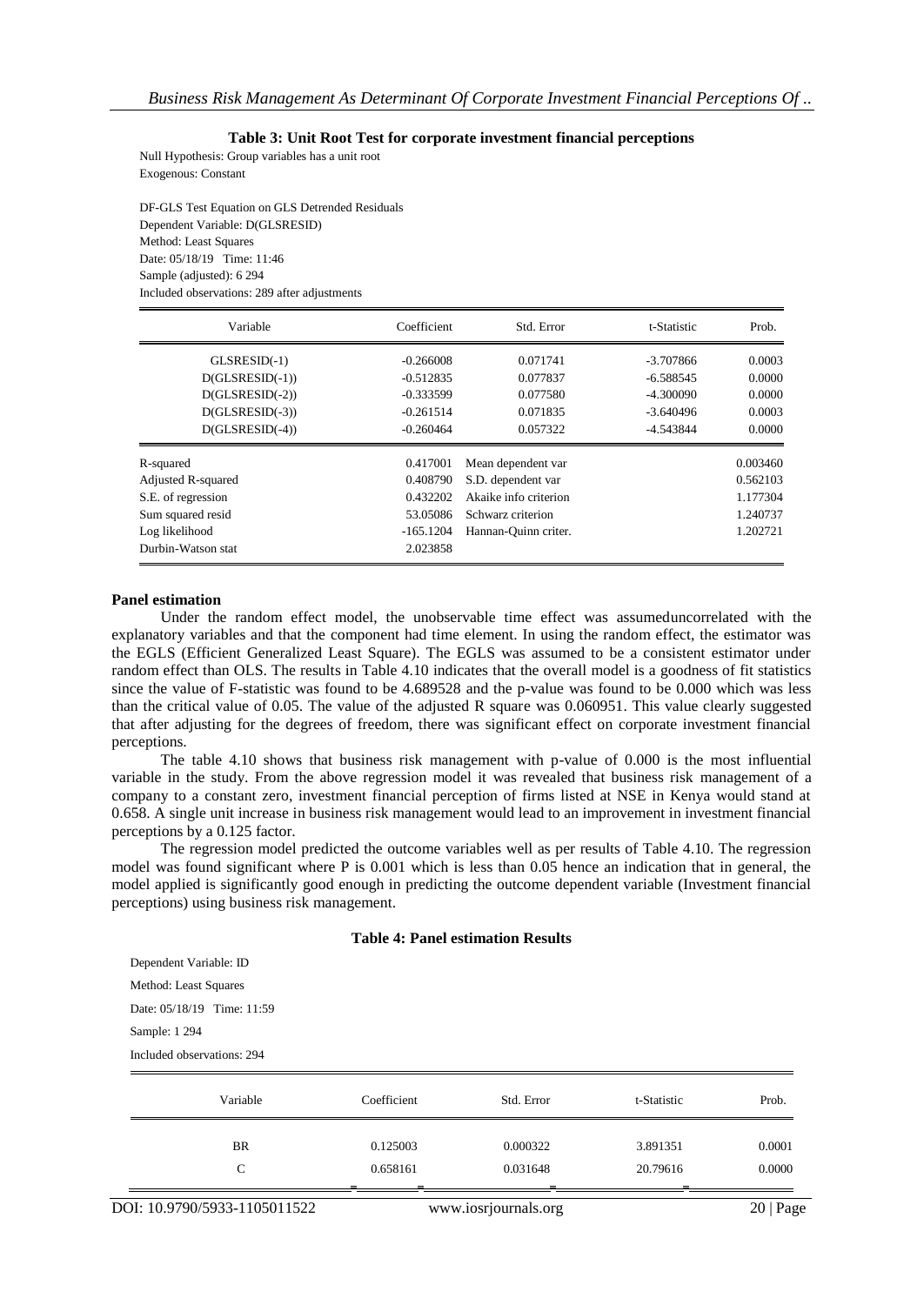| R-squared          | 0.060951  | Mean dependent var    | 0.724490 |
|--------------------|-----------|-----------------------|----------|
| Adjusted R-squared | 0.047954  | S.D. dependent var    | 0.447533 |
| S.E. of regression | 0436671   | Akaike info criterion | 1.197585 |
| Sum squared resid  | 55.10686  | Schwarz criterion     | 1.260231 |
| Log likelihood     | -171.0450 | Hannan-Quinn criter.  | 1.222673 |
| F-statistic        | 4.689528  | Durbin-Watson stat    | 1.627542 |
| Prob(F-statistic)  | 0.001109  |                       |          |
|                    |           |                       |          |

#### **Hypotheses Test**

 $H<sub>o</sub>$ : Business risk management does not significantly affect corporate investment financial perceptions of firms listed at the Nairobi Securities Exchange

Business risk management had a coefficient positive 0.125 and insignificant p-value of 0.480. Therefore, we fail to reject the null hypothesis that business risk management does not affect corporate investment financial perceptions of firms listed at the Nairobi Securities Exchange.This affirms that firms in the stock exchange evaluates the risks before investing in the NSE. If risks are perceived, then investment is postponed until such risks are mitigated to allow managers invest in the NSE. A P\_value of 0.480 shows that business risk had no significant affect financial decision to invest in the NSE. This might be so that because it is not possible to determine the occurrence or impact of a risk to happen in future. Sometimes managers can invest in the NSE in the premise that such risks might be mitigated by other factors not known at the time of deciding to invest in the NSE. Risks are seen as a future chance to happen and as such managers can decide to just invest and taking in risks if they ever happen. Such investment risks might be taken by considering the past when history of a firm shows that they were influenced not to invest previously because of a perceived risk analysis that was taken and actually did not happen at that period.

#### **Table 5: Hypotheses Test summary**

| <b>Hypothesis</b>                                                                                                                                                  | Rank | P-value | Significance | Decision    |
|--------------------------------------------------------------------------------------------------------------------------------------------------------------------|------|---------|--------------|-------------|
| $Ho2$ : Business risk management does not significantly<br>affect corporate investment financial perceptions of firms<br>listed at the Nairobi Securities Exchange |      | 0.480   | Significant  | H0 Accepted |

#### **V. Conclusion**

Business risks affecting the Nairobi Securities Exchange (NSE) include growth, financial risk and growth, with private companies having an audit committee to assist in five years of risk management planning and forecasting. These factors suggest that these business losses have affected the corporate investment concept listed on the NSE. Research is still ongoing and it has been concluded that it is important for any organization to understand those strategies in order to reap the greatest benefits from investment and to manage the risks posed by growth, finance and growth. Business risk therefore has a significant impact on the financial perception of companies.

#### **VI. Recommendations**

The Capital Market Authority (CMA), as a regulatory body for companies listed on the NSE, must have a regulatory framework defining business risk management practices for registered companies. Risk management should be made mandatory for all registered companies and board committees should be set up to deal with business losses.

**Funding**: the first author privately funded the study

**Conflicts of interest/Competing interests**: there is no conflicting interest in this publication

**Availability of data and material**: Data used for the analysis is available upon request

**Code availability:** Code not available.